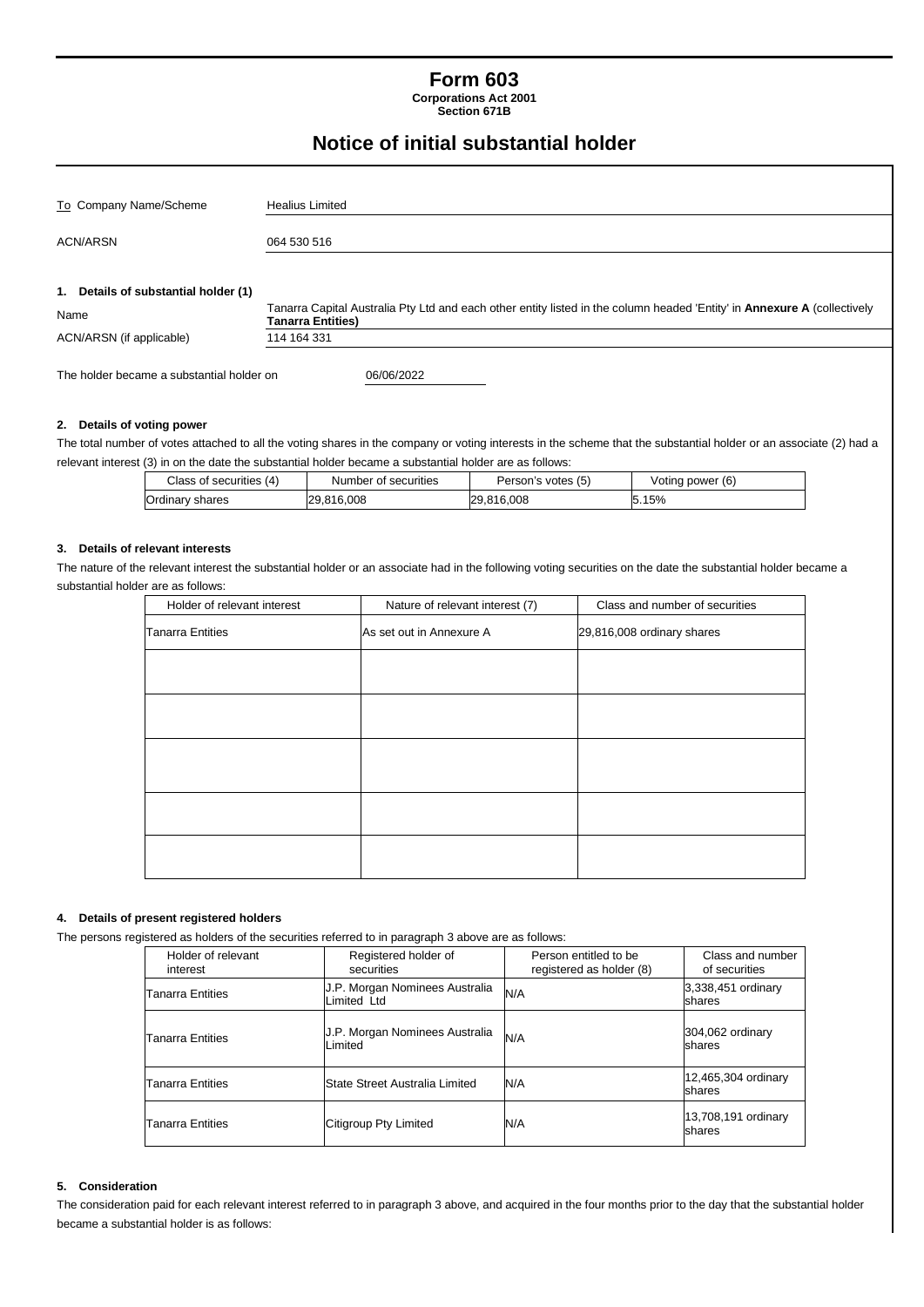| Holder of relevant<br>interest | Date of acquisition | Consideration (9) |          | Class and number<br>of securities |
|--------------------------------|---------------------|-------------------|----------|-----------------------------------|
|                                |                     | Cash              | Non-cash |                                   |
| <b>See Annexure B</b>          |                     |                   |          |                                   |
|                                |                     |                   |          |                                   |

## **6. Associates**

The reasons the persons named in paragraph 3 above are associates of the substantial holder are as follows:

| Name and ACN/ARSN (if applicable) | Nature of association                                                                                                                                                                                                                                                    |  |  |
|-----------------------------------|--------------------------------------------------------------------------------------------------------------------------------------------------------------------------------------------------------------------------------------------------------------------------|--|--|
| <b>Tanarra Entities</b>           | Each entity referred to in the list in Annexure A is an associate of each of each other<br>under section 12 of the Corporations Act 2001 as they are controlled directly or<br>indirectly by Tanarra Pty Ltd ACN 604 735 542 as trustee of the Tanarra Holdings<br>Trust |  |  |

# **7. Addresses**

The addresses of persons named in this form are as follows:

| Name             | Address        |
|------------------|----------------|
| Tanarra Entities | See Annexure A |

# **Signature**

|           | print name David Birkbeck | capacity | <b>Company Secretary</b> |
|-----------|---------------------------|----------|--------------------------|
| sign here |                           | date     | 08/06/2022               |
|           |                           |          |                          |

#### **DIRECTIONS**

- (1) If there are a number of substantial holders with similar or related relevant interests (eg. a corporation and its related corporations, or the manager and trustee of an equity trust), the names could be included in an annexure to the form. If the relevant interests of a group of persons are essentially similar, they may be referred to throughout the form as a specifically named group if the membership of each group, with the names and addresses of members is clearly set out in paragraph 7 of the form.
- (2) See the definition of "associate" in section 9 of the Corporations Act 2001.
- (3) See the definition of "relevant interest" in sections 608 and 671B(7) of the Corporations Act 2001.
- (4) The voting shares of a company constitute one class unless divided into separate classes.
- (5) The total number of votes attached to all the voting shares in the company or voting interests in the scheme (if any) that the person or an associate has a relevant interest in.
- (6) The person's votes divided by the total votes in the body corporate or scheme multiplied by 100.
- (7) Include details of:
	- (a) any relevant agreement or other circumstances by which the relevant interest was acquired. If subsection 671B(4) applies, a copy of any document setting out the terms of any relevant agreement, and a statement by the person giving full and accurate details of any contract, scheme or arrangement, must accompany this form, together with a written statement certifying this contract, scheme or arrangement; and
	- (b) any qualification of the power of a person to exercise, control the exercise of, or influence the exercise of, the voting powers or disposal of the securities to which the relevant interest relates (indicating clearly the particular securities to which the qualification applies).

See the definition of "relevant agreement" in section 9 of the Corporations Act 2001.

- (8) If the substantial holder is unable to determine the identity of the person (eg. if the relevant interest arises because of an option) write "unknown.'"
- (9) Details of the consideration must include any and all benefits, moneys and other, that any person from whom a relevant interest was acquired has, or may, become entitled to receive in relation to that acquisition. Details must be included even if the benefit is conditional on the happening or not of a contingency. Details must be included of any benefit paid on behalf of the substantial holder or its associate in relation to the acquisitions, even if they are not paid directly to the person from whom the relevant interest was acquired.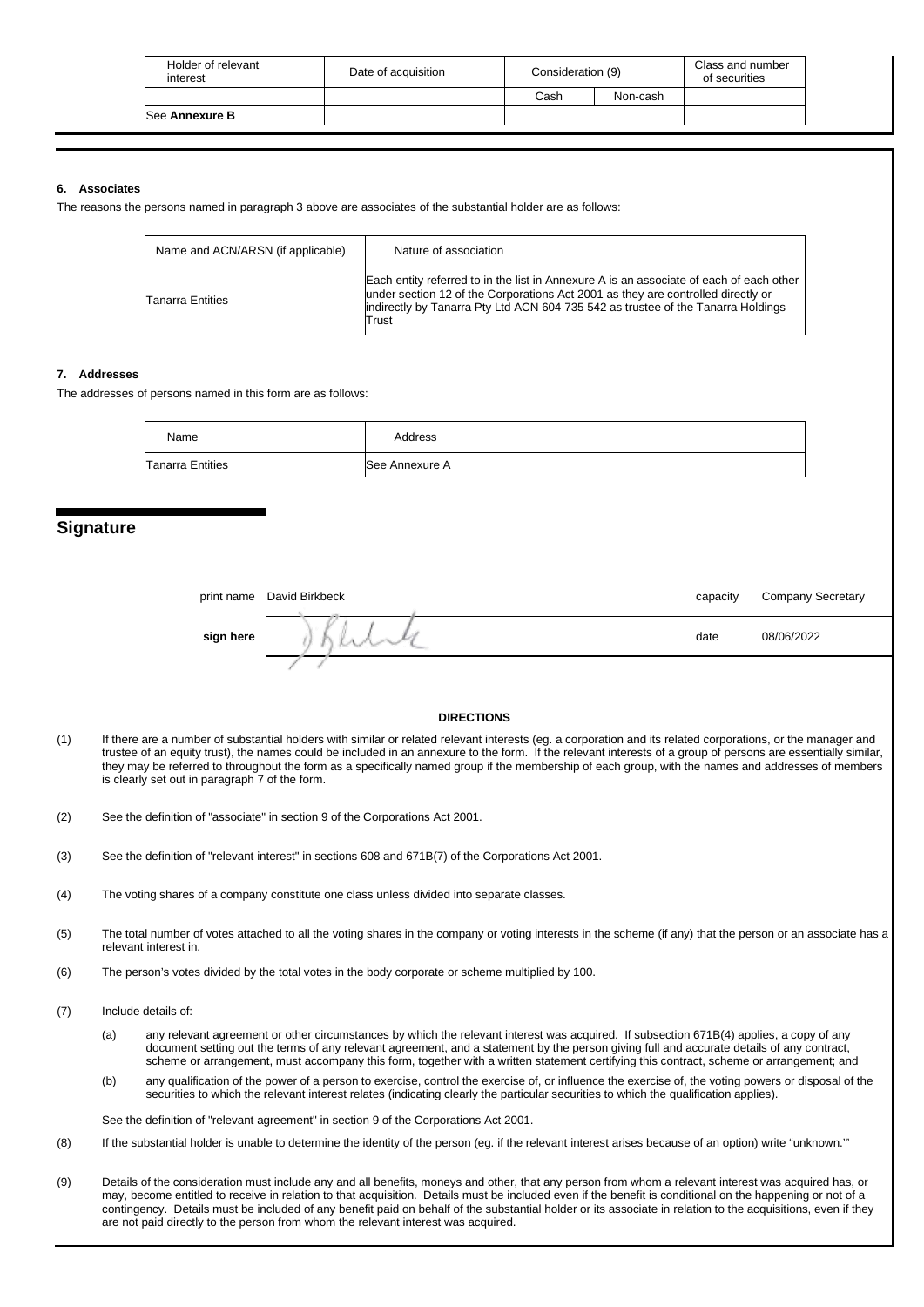This is Annexure A of 2 pages referred to in the Form 603, Notice of substantial holder signed by me and dated 8 June 2022

…………………………………….

David Birkbeck Company Secretary Tanarra Capital Australia Pty Ltd

|                                  | Entity                            | <b>ACN</b>  | <b>Registered Address</b>                                                 | Nature of relevant interest                                                                                                                                                                                                                                                                                                    |
|----------------------------------|-----------------------------------|-------------|---------------------------------------------------------------------------|--------------------------------------------------------------------------------------------------------------------------------------------------------------------------------------------------------------------------------------------------------------------------------------------------------------------------------|
| 1.                               | Tanarra Pty Ltd                   | 604 735 542 | Suite 4, Level 41, Grosvenor Place, 225<br>George Street, Sydney NSW 2000 | Control of Tanarra Group Pty Ltd                                                                                                                                                                                                                                                                                               |
| 2.                               | Tanarra Group Pty Ltd             | 157 818 463 | Suite 4, Level 41, Grosvenor Place, 225<br>George Street, Sydney NSW 2000 | Control of the remaining entities<br>listed in this Annexure A                                                                                                                                                                                                                                                                 |
| 3.                               | Investment Ops No. 1 Pty Ltd      | 628 499 285 | Suite 4, Level 41, Grosvenor Place, 225<br>George Street, Sydney NSW 2000 | Control of the remaining entities<br>listed in this Annexure A                                                                                                                                                                                                                                                                 |
| Tanarra LTV Fund 1 Pty Ltd<br>4. |                                   | 631 878 781 | Suite 4, Level 41, Grosvenor Place, 225<br>George Street, Sydney NSW 2000 | Controlled by Tanarra Group Pty<br>Ltd as its controller and associate<br>of entities with relevant interests in<br>the shares covered by this notice.                                                                                                                                                                         |
| 5.                               | Tanarra Capital Pty Ltd           | 604 388 892 | Suite 4, Level 41, Grosvenor Place, 225<br>George Street, Sydney NSW 2000 | Controlled by Tanarra Group Pty<br>Ltd as its controller and associate<br>of entities with relevant interests in<br>the shares covered by this notice.                                                                                                                                                                         |
| 6.                               | Tanarra Capital Australia Pty Ltd | 114 164 331 | Suite 4, Level 41, Grosvenor Place, 225<br>George Street, Sydney NSW 2000 | Controlled by Tanarra Group Pty<br>Ltd as its controller and associate<br>of entities with relevant interests in<br>the shares covered by this notice.<br>Various<br>client<br>Investment<br>mandates with discretionary power<br>to vote and/or dispose of shares,<br>including some of the shares<br>covered by this notice. |
| 7.                               | Tanarra Nominees Pty Ltd          | 613 347 185 | Suite 4, Level 41, Grosvenor Place, 225<br>George Street, Sydney NSW 2000 | Controlled by Tanarra Group Pty<br>Ltd as its controller and associate<br>of entities with relevant interests in<br>the shares covered by this notice.                                                                                                                                                                         |
| 8.                               | Tanarra Consulting Pty Ltd        | 602 913 548 | Suite 4, Level 41, Grosvenor Place, 225<br>George Street, Sydney NSW 2000 | Controlled by Tanarra Group Pty<br>Ltd as its controller and associate<br>of entities with relevant interests in<br>the shares covered by this notice.                                                                                                                                                                         |
| 9.                               | Tanarra Foundation Pty Ltd        | 604 388 990 | Suite 4, Level 41, Grosvenor Place, 225<br>George Street, Sydney NSW 2000 | Controlled by Tanarra Group Pty<br>Ltd as its controller and associate<br>of entities with relevant interests in<br>the shares covered by this notice.                                                                                                                                                                         |
| 10.                              | Tanarra PE Investments Pty Ltd    | 605 670 979 | Suite 4, Level 41, Grosvenor Place, 225<br>George Street, Sydney NSW 2000 | Controlled by Tanarra Group Pty<br>Ltd as its controller and associate<br>of entities with relevant interests in<br>the shares covered by this notice.                                                                                                                                                                         |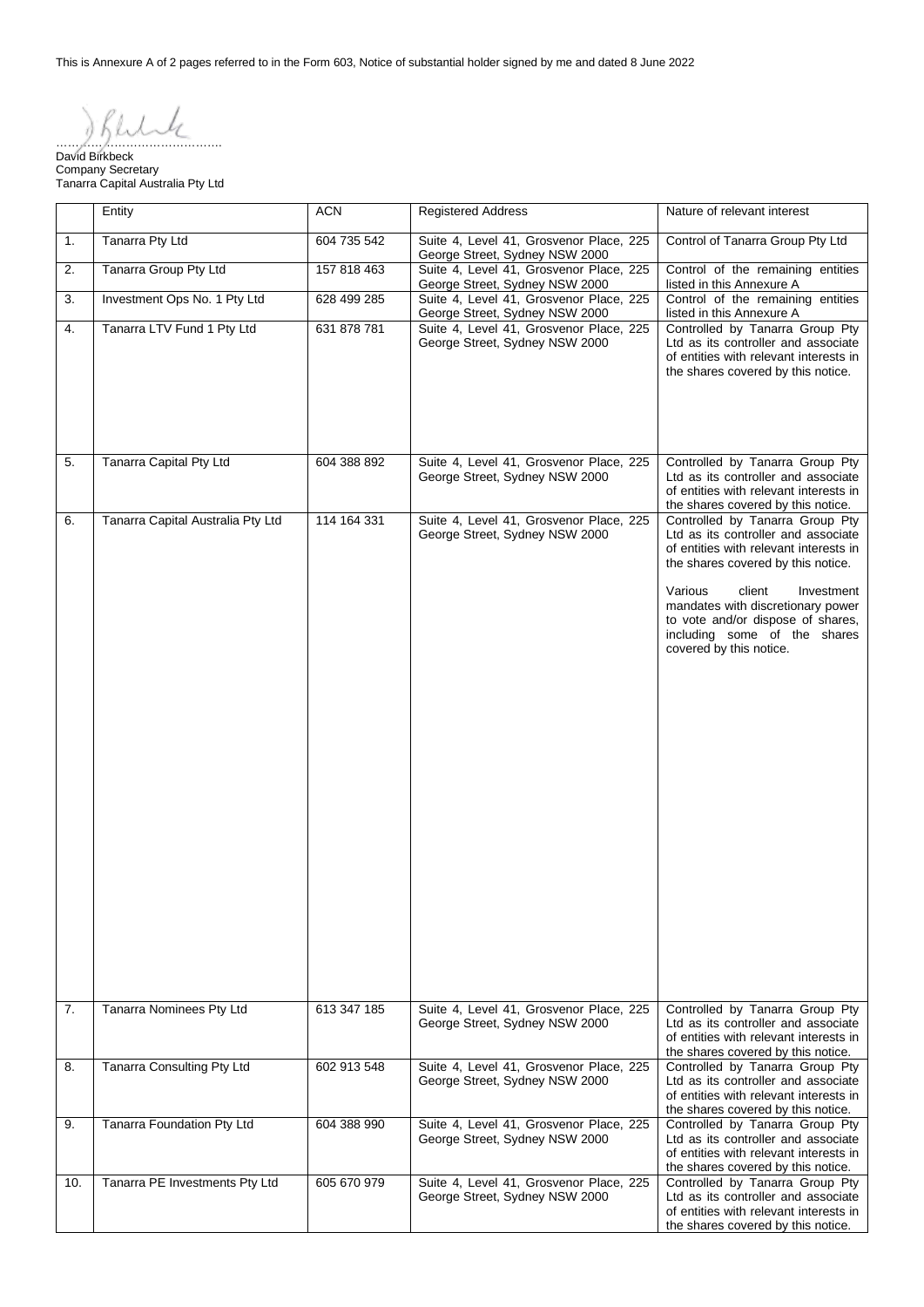| 11. | Tanarra Investments Pty Ltd         | 615 223 464 | Suite 4, Level 41, Grosvenor Place, 225<br>George Street, Sydney NSW 2000 | Controlled by Tanarra Group Pty<br>Ltd as its controller and associate<br>of entities with relevant interests in<br>the shares covered by this notice. |
|-----|-------------------------------------|-------------|---------------------------------------------------------------------------|--------------------------------------------------------------------------------------------------------------------------------------------------------|
| 12. | CWC COF1 Investments Pty Ltd        | 126 132 536 | Suite 4, Level 41, Grosvenor Place, 225<br>George Street, Sydney NSW 2000 | Controlled by Tanarra Group Pty<br>Ltd as its controller and associate<br>of entities with relevant interests in<br>the shares covered by this notice. |
| 13. | CWC COFA Pty Ltd                    | 113 611 911 | Suite 4, Level 41, Grosvenor Place, 225<br>George Street, Sydney NSW 2000 | Controlled by Tanarra Group Pty<br>Ltd as its controller and associate<br>of entities with relevant interests in<br>the shares covered by this notice. |
| 14. | CWC COFB Pty Ltd                    | 114 881 113 | Suite 4, Level 41, Grosvenor Place, 225<br>George Street, Sydney NSW 2000 | Controlled by Tanarra Group Pty<br>Ltd as its controller and associate<br>of entities with relevant interests in<br>the shares covered by this notice. |
| 15. | COF2 VCMP GP Pty Ltd                | 152 806 409 | Suite 4, Level 41, Grosvenor Place, 225<br>George Street, Sydney NSW 2000 | Controlled by Tanarra Group Pty<br>Ltd as its controller and associate<br>of entities with relevant interests in<br>the shares covered by this notice. |
| 16. | Tanarra Capital Private GP1 Pty Ltd | 604 820 671 | Suite 4, Level 41, Grosvenor Place, 225<br>George Street, Sydney NSW 2000 | Controlled by Tanarra Group Pty<br>Ltd as its controller and associate<br>of entities with relevant interests in<br>the shares covered by this notice. |
| 17. | TCP 1A Pty Ltd                      | 605 695 814 | Suite 4, Level 41, Grosvenor Place, 225<br>George Street, Sydney NSW 2000 | Controlled by Tanarra Group Pty<br>Ltd as its controller and associate<br>of entities with relevant interests in<br>the shares covered by this notice. |
| 18. | Tanarra Data Analytics Pty Ltd      | 658 431 933 | Suite 4, Level 41, Grosvenor Place, 225<br>George Street, Sydney NSW 2000 | Controlled by Tanarra Group Pty<br>Ltd as its controller and associate<br>of entities with relevant interests in<br>the shares covered by this notice. |
| 19. | Tanarra Ventures Pty Ltd            | 659 497 748 | Suite 4, Level 41, Grosvenor Place, 225<br>George Street, Sydney NSW 2000 | Controlled by Tanarra Group Pty<br>Ltd as its controller and associate<br>of entities with relevant interests in<br>the shares covered by this notice. |